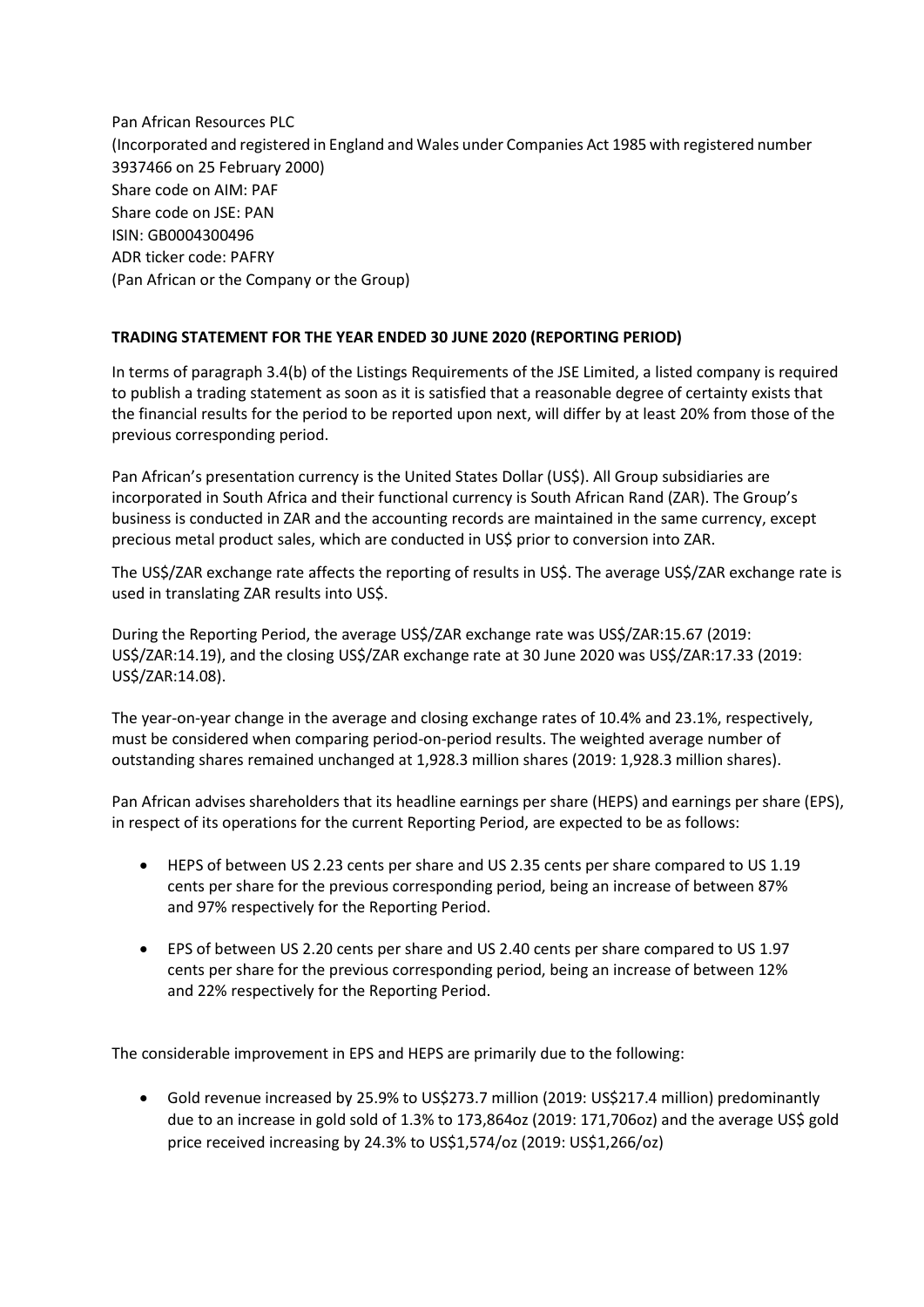• An impairment charge reversal of US\$0.1 million (net of tax) for the year ended 30 June 2020 (2019: US\$15.1 million) was excluded from the calculation of HEPS. Impairment charges and any subsequent reversal thereof, are included in the calculation of EPS.

The financial information contained in this announcement has neither been reviewed nor audited by the Company's auditors. The Group's audited results for the year ended 30 June 2020 will be released on 16 September 2020.

## Rosebank

1 September 2020

For further information on Pan African, please visit the Company's website at

[www.panafricanresources.com](http://www.panafricanresources.com/)

| Contact information                      |                                 |
|------------------------------------------|---------------------------------|
| Corporate Office                         | <b>Registered Office</b>        |
| The Firs Office Building                 | Suite 31                        |
| 2nd Floor, Office 204                    | Second Floor                    |
| <b>Cnr. Cradock and Biermann Avenues</b> | 107 Cheapside                   |
| Rosebank, Johannesburg                   | London                          |
| South Africa                             | EC2V 6DN                        |
| Office: +27 (0)11 243 2900               | United Kingdom                  |
| info@paf.co.za                           | Office: +44 (0)20 7796 8644     |
| Cobus Loots                              | Deon Louw                       |
| Pan African Resources PLC                | Pan African Resources PLC       |
| <b>Chief Executive Officer</b>           | <b>Financial Director</b>       |
| Office: +27 (0)11 243 2900               | Office: +27 (0)11 243 2900      |
| Phil Dexter/Jane Kirton                  | <b>Hethen Hira</b>              |
| St James's Corporate Services Limited    | Pan African Resources PLC       |
| <b>Company Secretary</b>                 | <b>Head: Investor Relations</b> |
| Office: +44 (0)20 7796 8644              | Tel: +27 (0)11 243 2900         |
|                                          | E-mail: hhira@paf.co.za         |